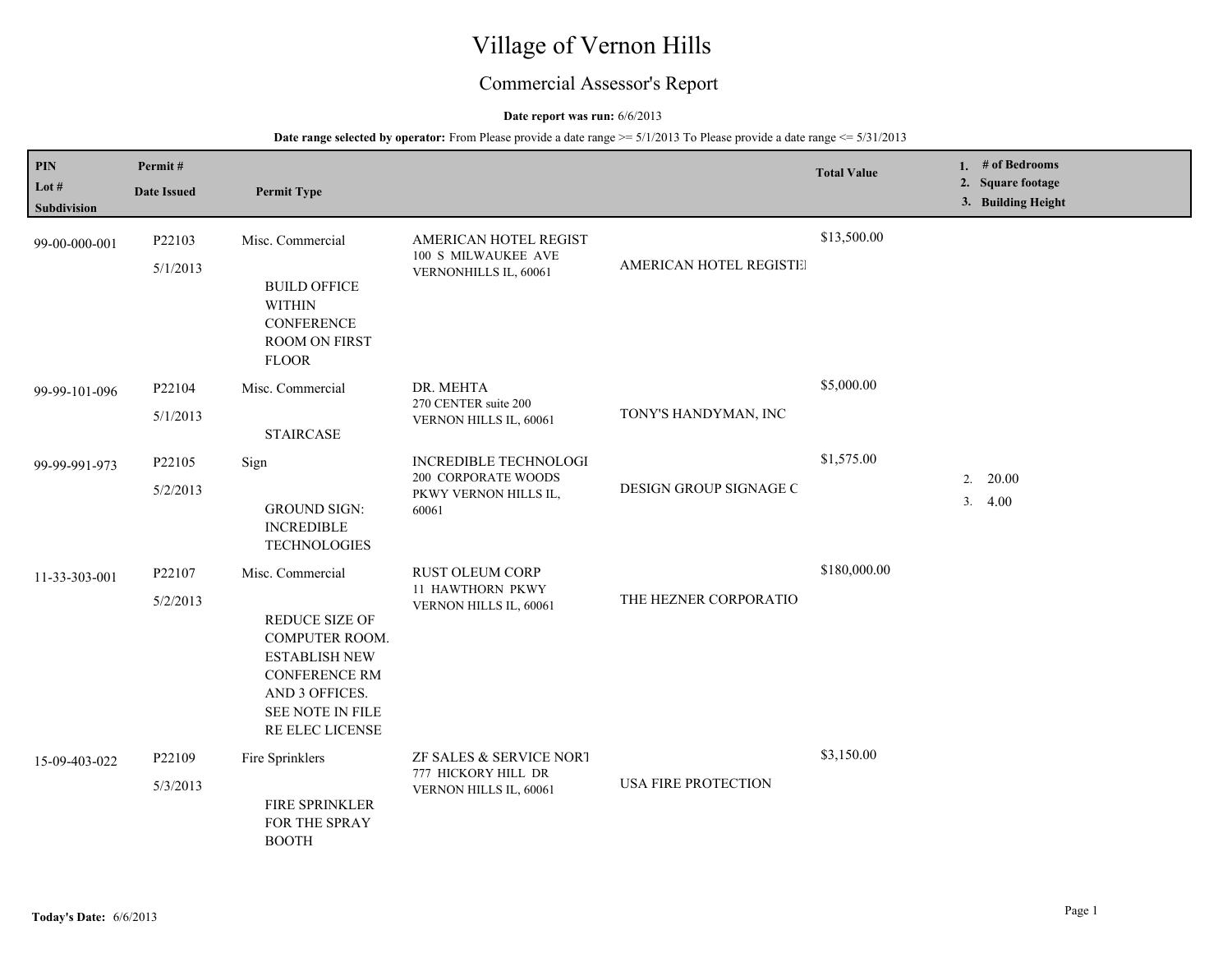| PIN<br>Lot $#$<br><b>Subdivision</b> | Permit#<br><b>Date Issued</b> | <b>Permit Type</b>                                                                                         |                                                                              |                                                | <b>Total Value</b> | 1. $#$ of Bedrooms<br>2. Square footage<br>3. Building Height |
|--------------------------------------|-------------------------------|------------------------------------------------------------------------------------------------------------|------------------------------------------------------------------------------|------------------------------------------------|--------------------|---------------------------------------------------------------|
| 99-99-100-410                        | P22110<br>5/3/2013            | Certificate of Occupancy<br><b>CERT OCC - THIRD</b><br><b>COAST THREADS-</b><br>THE CHICAGO<br>TOY COMPANY | THE CHICAGO TOY COMPA<br>2035 HAWTHORN CENTER<br>VERNON HILLS IL, 60061      | THE CHICAGO TOY COMPA                          |                    |                                                               |
| 15-04-402-016                        | P22115<br>5/7/2013            | Fire Alarm<br>FIRE ALARM -<br><b>CAREFUSION</b>                                                            | <b>CAREFUSION</b><br>75 N FAIRWAY DR VERNON<br><b>HILLS IL, 60061</b>        | CONNELLY ELECTRIC CO.                          | \$25,000.00        |                                                               |
| 15-04-202-043                        | P22116<br>5/7/2013            | Fire Alarm<br><b>FIRE ALARM</b><br><b>PANEL</b><br>REPLACEMENT                                             | <b>COLLIERS INTERNATIONA</b><br>544 N LAKEVIEW PKY<br>VERNON HILLS IL, 60061 | DETECTION SYSTEMS &<br><b>SERVICE</b>          | \$10,000.00        |                                                               |
| 99-99-999-682                        | P22120<br>5/8/2013            | Commercial Alteration<br><b>INTERIOR</b><br><b>BUILDOUT: HIGH</b><br><b>SIERRA</b>                         | <b>HIGH SIERRA</b><br>990 CORPORATE WOODS<br>VERNON HILLS IL, 60061          | VAN VLISSENGEN                                 | \$400,000.00       |                                                               |
| 99-99-101-187                        | P22121<br>5/8/2013            | Misc. Commercial<br><b>OUTDOOR SPA</b><br><b>RENOVATION OF</b><br><b>SURFACE</b><br><b>MATERIAL</b>        | LIFETIME FITNESS<br><b>680 WOODLANDS PKY</b><br>VERNON HILLS IL, 60061       | FCA CONSTRUCTION COME<br>$LLC$                 | \$25,000.00        |                                                               |
| 99-99-999-682                        | P22127<br>5/9/2013            | Fire Sprinklers<br><b>FIRE SPRINKLER</b>                                                                   | 990 CORPORATE WOODS<br>VERNON HILLS IL, 60061                                | <b>UNITED STATES FIRE</b><br><b>PROTECTION</b> | \$13,740.00        |                                                               |
| 11-33-401-018                        | P22128<br>5/9/2013            | Fire Sprinklers<br>FIRE SPRINKLER                                                                          | <b>JCPENNEY</b><br><b>4 HAWTHORN CENTER</b><br>VERNON HILLS IL, 60061        | USA FIRE PROTECTION                            | \$4,550.00         |                                                               |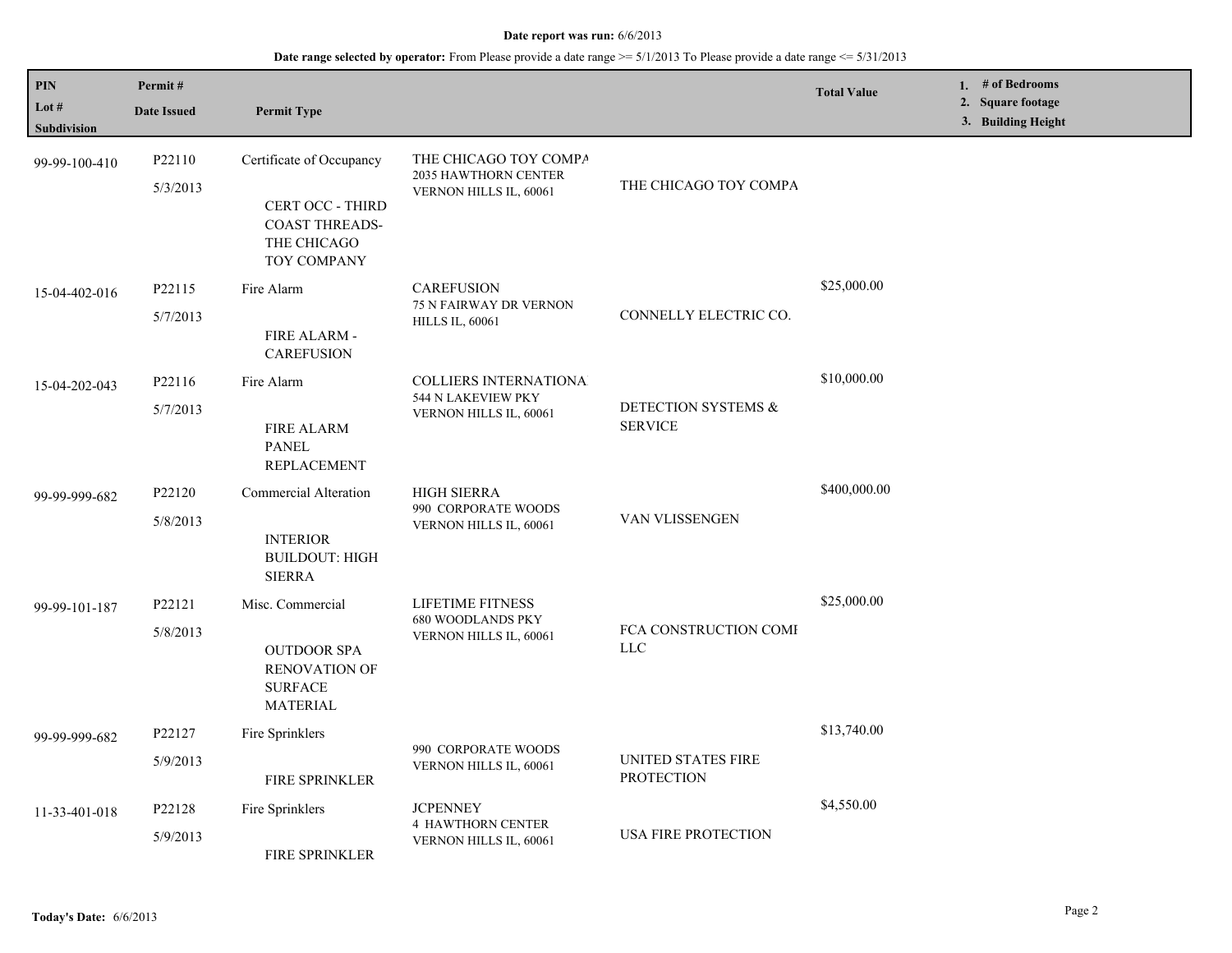| $\mathbf{PIN}$<br>Lot $#$<br><b>Subdivision</b> | Permit#<br><b>Date Issued</b> | <b>Permit Type</b>                                                                     |                                                                               |                                      | <b>Total Value</b> | 1. $#$ of Bedrooms<br>2. Square footage<br>3. Building Height |
|-------------------------------------------------|-------------------------------|----------------------------------------------------------------------------------------|-------------------------------------------------------------------------------|--------------------------------------|--------------------|---------------------------------------------------------------|
| 99-99-999-284                                   | P22130<br>5/9/2013            | Misc. Commercial<br>ROOFING AND<br><b>STUCTURAL</b><br><b>REPAIRS</b>                  | <b>LAKEVIEW FITNESS</b><br>700 N LAKEVIEW PKY<br>VERNON HILLS IL, 60061       | THE HEZNER CORPORATIO                | \$339,635.00       |                                                               |
| 99-00-000-223                                   | P22132<br>5/10/2013           | Fire Alarm<br><b>FIRE ALARM</b>                                                        | CHICAGO METROPOLITAN<br>701 N MILWAUKEE AVE<br>302 VERNON HILLS IL, 60061     |                                      | \$7,713.00         |                                                               |
| 99-99-101-627                                   | P22133<br>5/10/2013           | Commercial New<br><b>NEW BLDG:</b><br><b>HAWTHORN</b><br><b>SURGERY CENTER</b>         | HAWTHORN SURGERY CEN<br>240 CENTER DR VERNON<br><b>HILLS IL, 60061</b>        | THE BURELL GROUP, PC                 | \$3,807,750.00     | 2. 15,231.00<br>3.14.00                                       |
| 99-99-101-627                                   | P22137<br>5/13/2013           | Misc. Commercial<br>CONSTRUCTION<br><b>TRAILER</b><br>W/GENERATOR<br><b>OTC PER CK</b> | <b>HAWTHORN SURGERY CEN</b><br>240 CENTER DR VERNON<br><b>HILLS IL, 60061</b> | W.E. O'NEIL CONSTRUCTIO              | \$20,000.00        |                                                               |
| 15-03-102-006                                   | P22141<br>5/13/2013           | Voice/Data<br><b>VOICE &amp; DATA</b>                                                  | <b>TJ MAXX</b><br>701 N MILWAUKEE AV<br>VERNON HILLS IL, 60061                | PEAK ELECTRIC                        | \$5,500.00         |                                                               |
| 99-99-999-917                                   | P22145<br>5/14/2013           | Sign<br><b>GROUND SIGN:</b><br><b>EXPERIENT</b>                                        | <b>EXPERIENT</b><br>568 ATRIUM DR VERNON<br><b>HILLS IL, 60061</b>            | THE HOLLAND DESIGN GRO<br><b>INC</b> | \$800.00           | 3. 3.00                                                       |
| 99-99-996-610                                   | P22146<br>5/14/2013           | Re-Roofing<br><b>REROOF</b>                                                            | <b>COLLEGE OF LAKE COUNT</b><br>1120 S MILWAUKEE AV<br>VERNON HILLS IL, 60061 | DCG ROOFING SOLUTIONS                | \$223,110.00       |                                                               |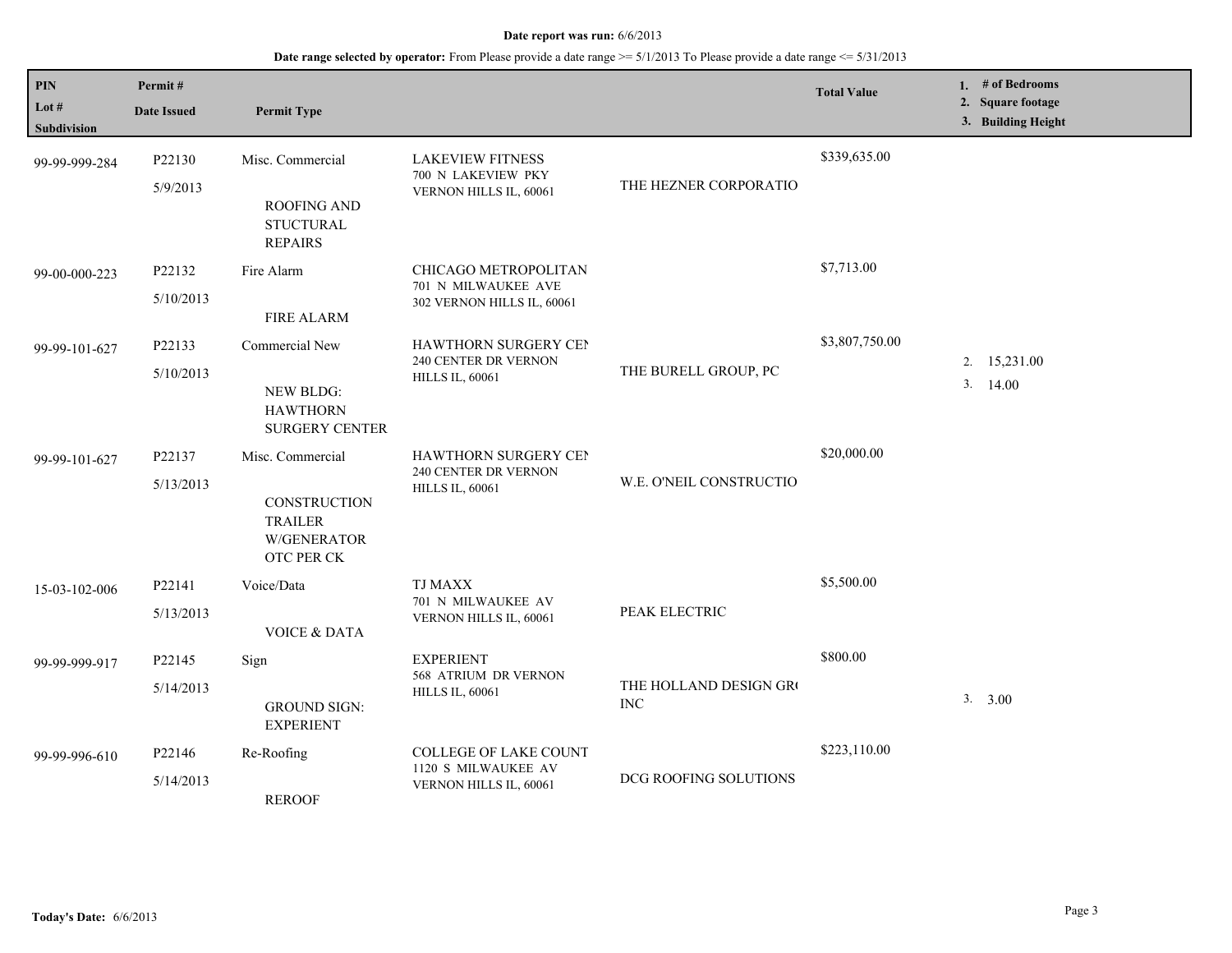# **Date range selected by operator:** From Please provide a date range >= 5/1/2013 To Please provide a date range <= 5/31/2013

| PIN<br>Lot #<br><b>Subdivision</b> | Permit#<br><b>Date Issued</b> | <b>Permit Type</b>                                                                                                                        |                                                                              |                               | <b>Total Value</b> | 1. $#$ of Bedrooms<br>2. Square footage<br>3. Building Height |
|------------------------------------|-------------------------------|-------------------------------------------------------------------------------------------------------------------------------------------|------------------------------------------------------------------------------|-------------------------------|--------------------|---------------------------------------------------------------|
| 99-00-000-214                      | P22148<br>5/15/2013           | Misc. Electrical<br>RELOCATE PUBLIC<br><b>VIEW MONITOR</b><br><b>INSTALL CCTV</b><br><b>CAMERA</b><br><b>INSTALL EAS</b><br><b>SYSTEM</b> | <b>TJ MAXX</b><br>701 N MILWAUKEE AVE<br>252 VERNON HILLS IL, 60061          | ADVANCED WIRING SOLUT<br>INC. | \$1,500.00         |                                                               |
| 11-33-401-018                      | P22149<br>5/15/2013           | Voice/Data<br><b>EAS SYSTEM</b>                                                                                                           | <b>JCPENNEY</b><br><b>4 HAWTHORN CENTER</b><br>VERNON HILLS IL, 60061        | ADVANCED WIRING SOLUT<br>INC. | \$1,500.00         |                                                               |
| 99-99-994-899                      | P22151<br>5/15/2013           | Certificate of Occupancy<br>CO:SIMPLE<br><b>DESIGN</b>                                                                                    | <b>SIMPLE DESIGN</b><br><b>615 HAWTHORN CENTER</b><br>VERNON HILLS IL, 60061 | <b>SIMPLE DESIGN</b>          |                    |                                                               |
| 15-03-303-002<br>12                | P22153<br>5/15/2013           | Tent<br><b>TENT - 4 20 X 10</b>                                                                                                           | <b>CDW</b><br>200 N MILWAUKEE AV<br>VERNON HILLS IL, 60061                   | 12<br><b>CDW</b>              | \$1,900.00         |                                                               |
| 15-15-103-036                      | P22154<br>5/16/2013           | Parking Lot<br><b>CURB AND SLAB</b><br>R&R                                                                                                | <b>BAER SUPPLY</b><br>909 FOREST EDGE DR<br>VERNON HILLS IL, 60061           | K & L CONTRACTORS             | \$6,650.00         |                                                               |
| 99-00-000-168                      | P22155<br>5/16/2013           | Misc. Commercial<br>VANILLA BOX FOR<br><b>FUTURE KID TO</b><br><b>KID</b>                                                                 | VANILLA BOX FOR KID TO<br>700 N MILWAUKEE AVE<br>124 VERNON HILLS IL, 60061  | KIMCO REALTY CORP             | \$25,000.00        |                                                               |

L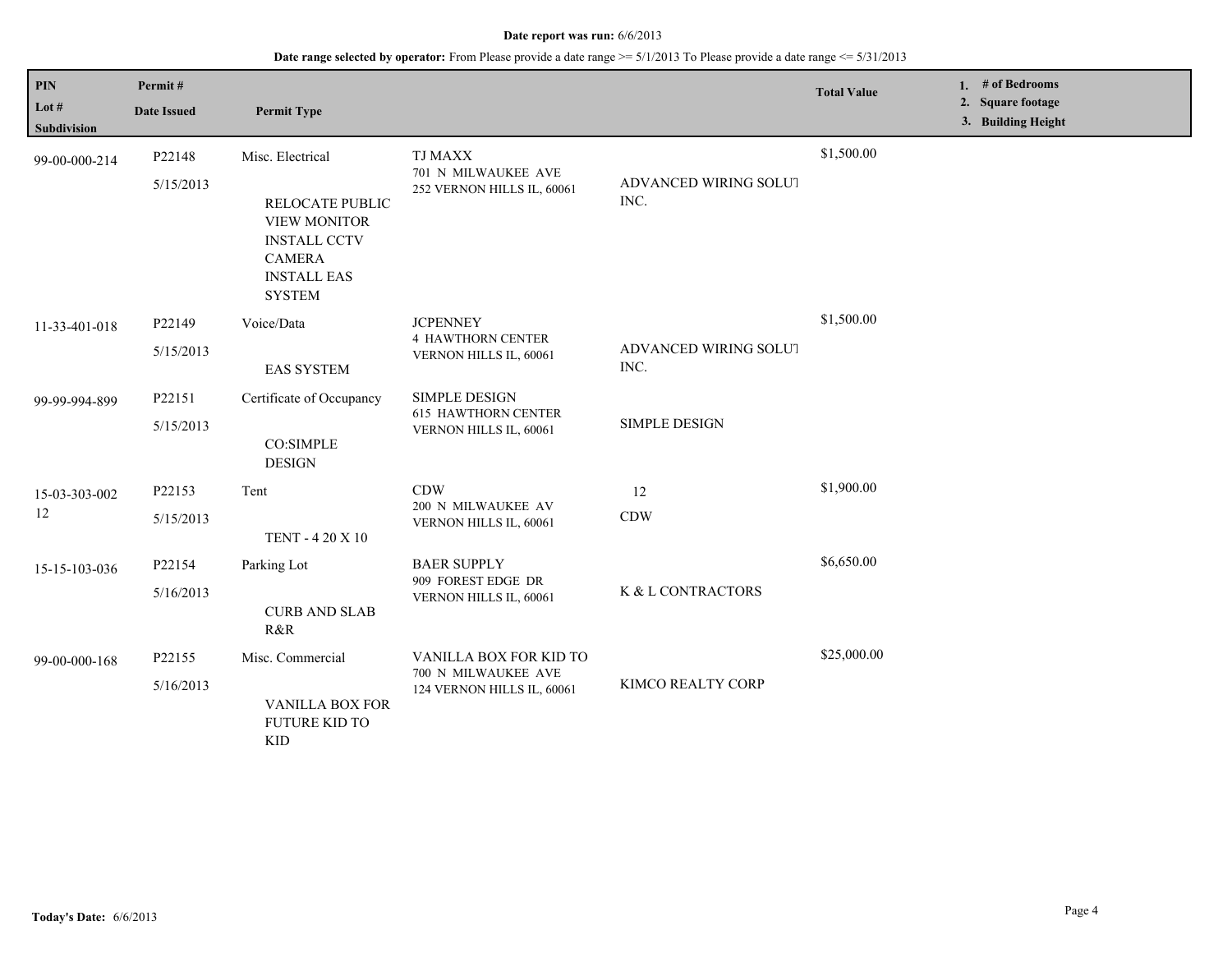| <b>PIN</b><br>Lot $#$<br><b>Subdivision</b> | Permit#<br><b>Date Issued</b>   | <b>Permit Type</b>                                                                                                                      |                                                                                          |                                           | <b>Total Value</b> | 1. # of Bedrooms<br>2. Square footage<br>3. Building Height |
|---------------------------------------------|---------------------------------|-----------------------------------------------------------------------------------------------------------------------------------------|------------------------------------------------------------------------------------------|-------------------------------------------|--------------------|-------------------------------------------------------------|
| 99-00-000-238                               | P22156<br>5/16/2013             | Tree<br><b>REMOVE 1</b><br><b>SCOTCH PINE AND</b><br><b>1 AUSTRIAN PINE</b><br>AND REPLAC<br>WITH 2"<br>FILTERING SHADE<br><b>TREES</b> | FIRST AMERICAN BANK<br>701 N MILWAUKEE AVE<br>356 VERNON HILLS IL, 60061                 | TOMASSETTI LANDSCAPIN                     |                    |                                                             |
| 99-99-992-065                               | P22160<br>5/16/2013             | Fire Sprinklers<br><b>FIRE</b><br>SUPPRESSION-<br>-ANSUL SYSTEM                                                                         | ZOCALO BAR & GRILL, INC<br>203 N BUTTERFIELD RD<br>VERNON HILLS IL, 60061                | FOX VALLEY FIRE AND SAI<br><b>COMPANY</b> | \$2,800.00         |                                                             |
| 99-00-000-001                               | P22163<br>5/16/2013             | Fire Sprinklers<br><b>FIRE SPRINKLER</b>                                                                                                | 100 S MILWAUKEE AVE<br>VERNONHILLS IL, 60061                                             | FIELD'S FIRE PROTECTION                   | \$2,220.00         |                                                             |
| 11-33-303-001                               | P <sub>22167</sub><br>5/16/2013 | Sign<br>2 MONUMENT<br><b>GROUND SIGNS</b>                                                                                               | <b>RUST OLEUM CORP</b><br><b>11 HAWTHORN PKWY</b><br>VERNON HILLS IL, 60061              | NORTH SHORE SIGN                          | \$5,000.00         | 3.4.30                                                      |
| 99-99-101-267                               | P22170<br>5/17/2013             | Sign<br>SIGN: RED MANGO                                                                                                                 | <b>IDENTITY SIGN &amp; LIGHTIN</b><br>445 TOWNLINE RD unit A-2<br>VERNON HILLS IL, 60061 |                                           | \$1,100.00         |                                                             |
| 99-00-000-164                               | P22174<br>5/17/2013             | Fire Alarm<br><b>FIRE ALARM</b>                                                                                                         | <b>ULTA</b><br>700 N MILWAUKEE AVE<br>117 VERNON HILLS IL, 60061                         | SPECTRUM FIRE SYSTEM                      | \$7,000.00         |                                                             |
| 11-33-302-004                               | P22194<br>5/21/2013             | Sign<br><b>TEMP SIGN</b><br>"COMING SOON"                                                                                               | <b>BUCKY'S EXPRESS</b><br>294 TOWNLINE RD VERNON<br><b>HILLS IL, 60061</b>               | THE HOLLAND DESIGN GRO<br><b>INC</b>      | \$400.00           | 3.700                                                       |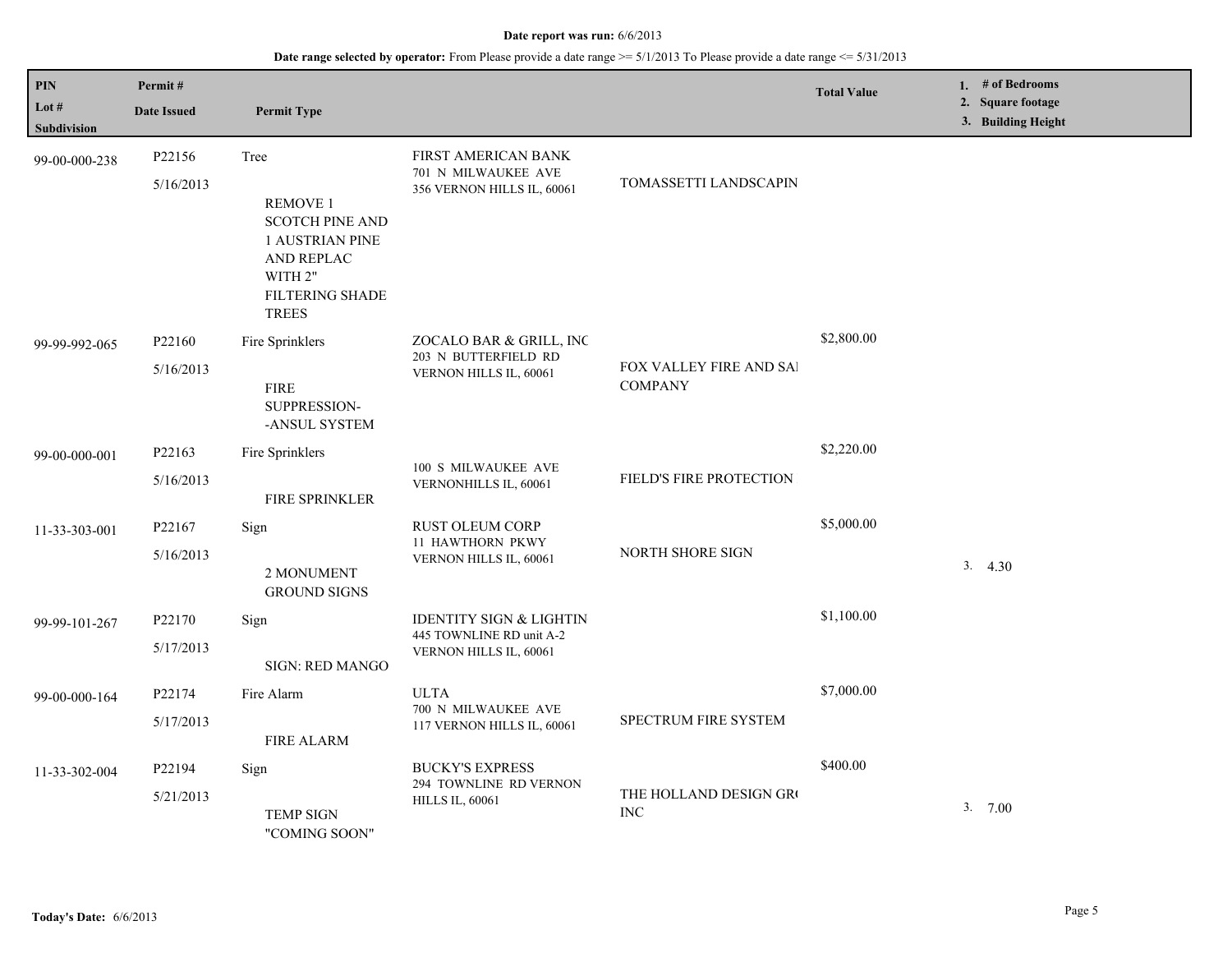| <b>PIN</b><br>Lot $#$<br>Subdivision | Permit#<br><b>Date Issued</b> | <b>Permit Type</b>                                                                                                 |                                                                           |                           | <b>Total Value</b> | 1. # of Bedrooms<br>2. Square footage<br>3. Building Height |
|--------------------------------------|-------------------------------|--------------------------------------------------------------------------------------------------------------------|---------------------------------------------------------------------------|---------------------------|--------------------|-------------------------------------------------------------|
| 99-99-995-488                        | P22196<br>5/22/2013           | Sign<br><b>FACE CHANGE</b><br><b>GROUND AND</b><br><b>WALL SIGNS:</b><br>GUGG'S                                    | <b>GUGG'S RESTAURANT</b><br>906 ROUTE 45 VERNON<br><b>HILLS IL, 60061</b> | <b>IDENTITY SERVICES</b>  | \$2,300.00         |                                                             |
| 99-99-101-512                        | P22197<br>5/22/2013           | Fire Alarm<br>REPLACE FIRE<br><b>ALARM PANELS IN</b><br><b>14 BUILDINGS</b><br>(1 PERMIT PER M<br>McNally)         | MANOR HOMES OF NEW CI<br>0 MANOR HOMES VERNON<br><b>HILLS IL, 60061</b>   | TYCO INTEGRATED SECUR     | \$26,231.00        |                                                             |
| 11-33-303-001                        | P22203<br>5/22/2013           | Fire Sprinklers<br>FIRE SPRINKLER -<br><b>COMPUTER ROOM</b>                                                        | <b>RUST OLEUM CORP</b><br>11 HAWTHORN PKWY<br>VERNON HILLS IL, 60061      | FIRE GUARD OF ILLINOIS, I | \$3,000.00         |                                                             |
| 99-99-100-264                        | P22204<br>5/22/2013           | Tent<br>TENT, 5/28/13<br><b>EVENT</b>                                                                              | <b>DAVITA</b><br>3 HAWTHORN PKY suite 400<br>VERNON HILLS IL, 60061       | <b>DAVITA</b>             |                    |                                                             |
| 99-99-994-675                        | P22205<br>5/22/2013           | Misc. Electrical<br><b>ALL LOW</b><br><b>VOLTAGE:</b><br>VOICE, DATA, PHO<br>NE,<br>CAMERAS, VIDEO, P<br>OS, AUDIO | ALL STARS ON BOARD<br>506 HAWTHORN CENTER<br>VERNON HILLS IL, 60061       | ALL STARS ON BOARD        | \$30,250.00        |                                                             |
| 99-00-000-166                        | P22213<br>5/28/2013           | Sign<br><b>SIGN: RELAX SPA</b>                                                                                     | <b>RELAX SPA</b><br>700 N MILWAUKEE AVE<br>122 VERNON HILLS IL, 60061     | FIRST AD-COM              | \$2,000.00         | 2.<br>34.00<br>3. 30.00                                     |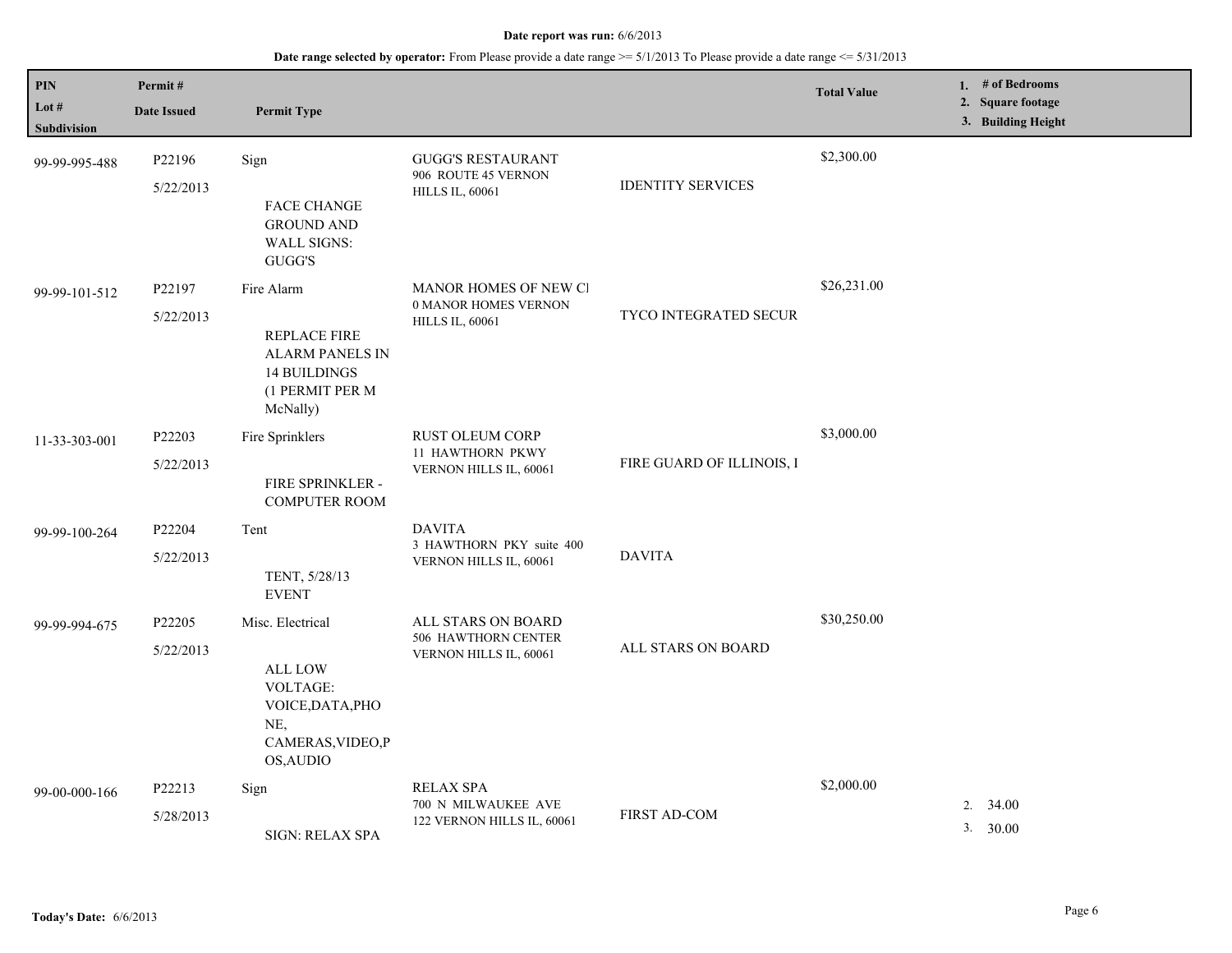| <b>PIN</b><br>Lot $#$<br>Subdivision | Permit#<br><b>Date Issued</b> | <b>Permit Type</b>                                                                                                     |                                                                                               |                            | <b>Total Value</b> | 1. # of Bedrooms<br>2. Square footage<br>3. Building Height |
|--------------------------------------|-------------------------------|------------------------------------------------------------------------------------------------------------------------|-----------------------------------------------------------------------------------------------|----------------------------|--------------------|-------------------------------------------------------------|
| 99-99-999-682                        | P22214<br>5/28/2013           | Fire Alarm                                                                                                             | <b>HIGH SIERRA</b><br>990 CORPORATE WOODS<br>VERNON HILLS IL, 60061                           | FIRST SECURITY SYSTEMS     | \$6,900.00         |                                                             |
| 99-99-999-675                        | P22217<br>5/28/2013           | <b>FIRE ALARM</b><br>Commercial Alteration<br>Sidewalk<br><b>INTERIOR</b><br><b>BUILDOUT-FRED'S</b><br><b>PRO SHOP</b> | <b>FRED'S PRO SHOP</b><br>935 N LAKEVIEW PKY 190<br>VERNON HILLS IL, 60061                    | PREFONTAINE & ASSOCIAT     | \$10,000.00        |                                                             |
| 99-99-100-406                        | P22218<br>5/28/2013           | Sign<br><b>TENANT PANEL</b><br><b>SIGNS FOR 2</b><br><b>MONUMENT</b><br><b>PYLONS</b>                                  | <b>HAWTHORN VILLAGE COM</b><br>0 HAWTHORN VILLAGE<br><b>COMMONS VERNON HILLS</b><br>IL, 60061 | OLYMPIC SIGNS INC          | \$1,750.00         |                                                             |
| 11-33-303-001                        | P22221<br>5/29/2013           | Fire Sprinklers<br><b>FM 200</b>                                                                                       | RUST OLEUM CORP<br>11 HAWTHORN PKWY<br>VERNON HILLS IL, 60061                                 | PHOENIX FIRE SYSTEMS       | \$40,840.00        |                                                             |
| 15-04-111-017                        | P22225<br>5/29/2013           | Tent<br>TENT: 6/6/2013                                                                                                 | <b>BAXTER INFORMATION TE</b><br>440 N FAIRWAY DR VERNON<br><b>HILLS IL, 60061</b>             |                            |                    |                                                             |
| 11-33-401-003                        | P22228<br>5/29/2013           | Fire Alarm<br>FIRE ALARM - H&R<br><b>BLOCK AREA</b>                                                                    | <b>SEARS ROEBUCK CO</b><br>2 HAWTHORN CENTER<br>VERNON HILLS IL, 60061                        | <b>SIMPLEX GRINNELL</b>    | \$3,200.00         |                                                             |
| 99-99-100-383                        | P22229<br>5/29/2013           | Commercial Alteration<br>Commerical<br>Alteration                                                                      | AMP<br>859 WEST END CT suite 103<br>VERNON HILLS IL, 60061                                    | <b>EMMAGE CONSTRUCTION</b> | \$20,000.00        |                                                             |
| 99-99-100-383                        | P22230<br>5/29/2013           | Fire Sprinklers<br><b>FIRE SPRINKLER</b><br><b>ALATERATION</b>                                                         | AMP<br>859 WEST END CT suite 103<br>VERNON HILLS IL, 60061                                    | <b>EMMAGE CONSTRUCTION</b> | \$1,000.00         |                                                             |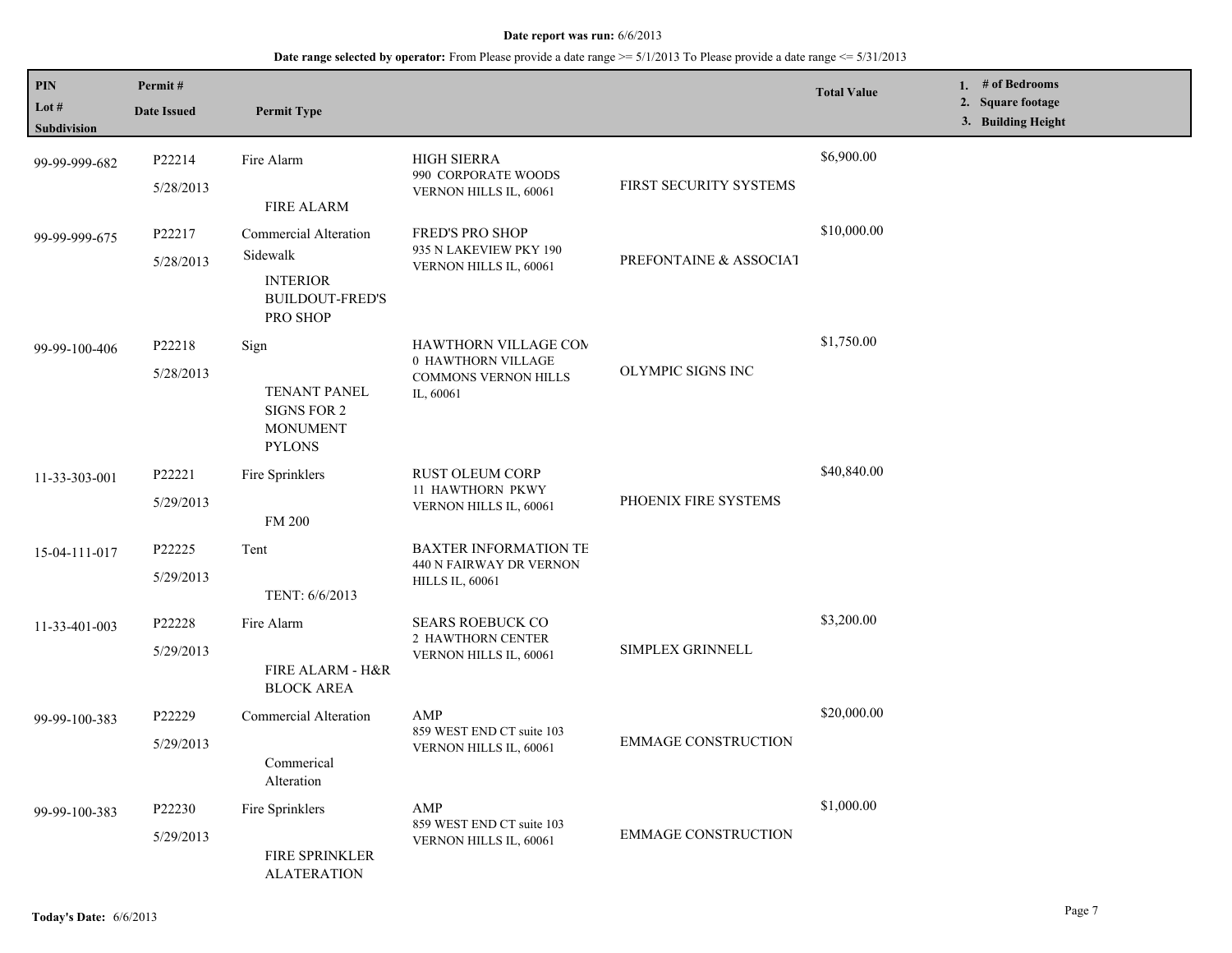| PIN<br>Lot #<br><b>Subdivision</b> | Permit#<br><b>Date Issued</b> | <b>Permit Type</b>                                                                                 |                                                                            |                                               | <b>Total Value</b> | 1. $#$ of Bedrooms<br>2. Square footage<br>3. Building Height |
|------------------------------------|-------------------------------|----------------------------------------------------------------------------------------------------|----------------------------------------------------------------------------|-----------------------------------------------|--------------------|---------------------------------------------------------------|
| 99-99-100-383                      | P22231<br>5/29/2013           | Fire Alarm<br><b>FIRE ALARM</b><br><b>ALTERATION</b>                                               | AMP<br>859 WEST END CT suite 103<br>VERNON HILLS IL, 60061                 | <b>EMMAGE CONSTRUCTION</b>                    | \$300.00           |                                                               |
| 99-99-995-488                      | P22232<br>5/29/2013           | Parking Lot<br>PARKING LOT                                                                         | <b>GUGG'S RESTAURANT</b><br>906 ROUTE 45 VERNON<br><b>HILLS IL, 60061</b>  | <b>EUGENIA ECONOMOS</b>                       | \$38,675.00        |                                                               |
| 99-00-000-155                      | P22233<br>5/29/2013           | Misc. Commercial<br>VANILLA BOX -<br><b>INSTALL ONE ADA</b><br><b>COMPLIANT</b><br><b>RESTROOM</b> | <b>VANILLA BOX</b><br>700 N MILWAUKEE AVE<br>103 VERNON HILLS IL, 60061    | HAWTHORN HILLS SQUARI                         | \$5,000.00         |                                                               |
| 99-99-994-675                      | P22237<br>5/30/2013           | Security System<br><b>SECURITY ALARM</b>                                                           | ALL STARS ON BOARD<br><b>506 HAWTHORN CENTER</b><br>VERNON HILLS IL, 60061 | <b>SECURITY DOCTORS OF</b><br><b>ILLINOIS</b> | \$895.00           |                                                               |
| 99-99-993-036                      | P22238<br>5/30/2013           | Parking Lot<br>PARKING LOT 2013                                                                    | WINDY CITY NOVELTIES<br>300 N LAKEVIEW PKY<br>VERNON HILLS IL, 60061       | REA SEAL COATING & PAV                        | \$6,150.00         |                                                               |
| 15-04-402-016                      | P22240<br>5/30/2013           | Parking Lot<br>PARKING LOT                                                                         | <b>CAREFUSION</b><br>75 N FAIRWAY DR VERNON<br><b>HILLS IL, 60061</b>      | ORANGE CRUSH, LLC                             | \$300,000.00       |                                                               |
| 15-15-102-008                      | P22241<br>5/30/2013           | Fire Sprinklers<br><b>FIRE SPRINKLERS</b><br>FOR WHSE<br><b>ADDITION</b>                           | KANAFLEX CORPORATION<br>875 WOODLANDS PKWY<br>VERNON HILLS IL, 60061       | <b>CYBOR FIRE PROTECTION</b>                  | \$128,500.00       |                                                               |
| 99-00-000-223                      | P22242<br>5/31/2013           | Fire Sprinklers<br><b>FIRE SPRINKLER</b>                                                           | PIER 1 IMPORTS<br>701 N MILWAUKEE AVE<br>302 VERNON HILLS IL, 60061        | CHICAGO METROPOLITAN<br><b>PREVENTION</b>     | \$8,500.00         |                                                               |